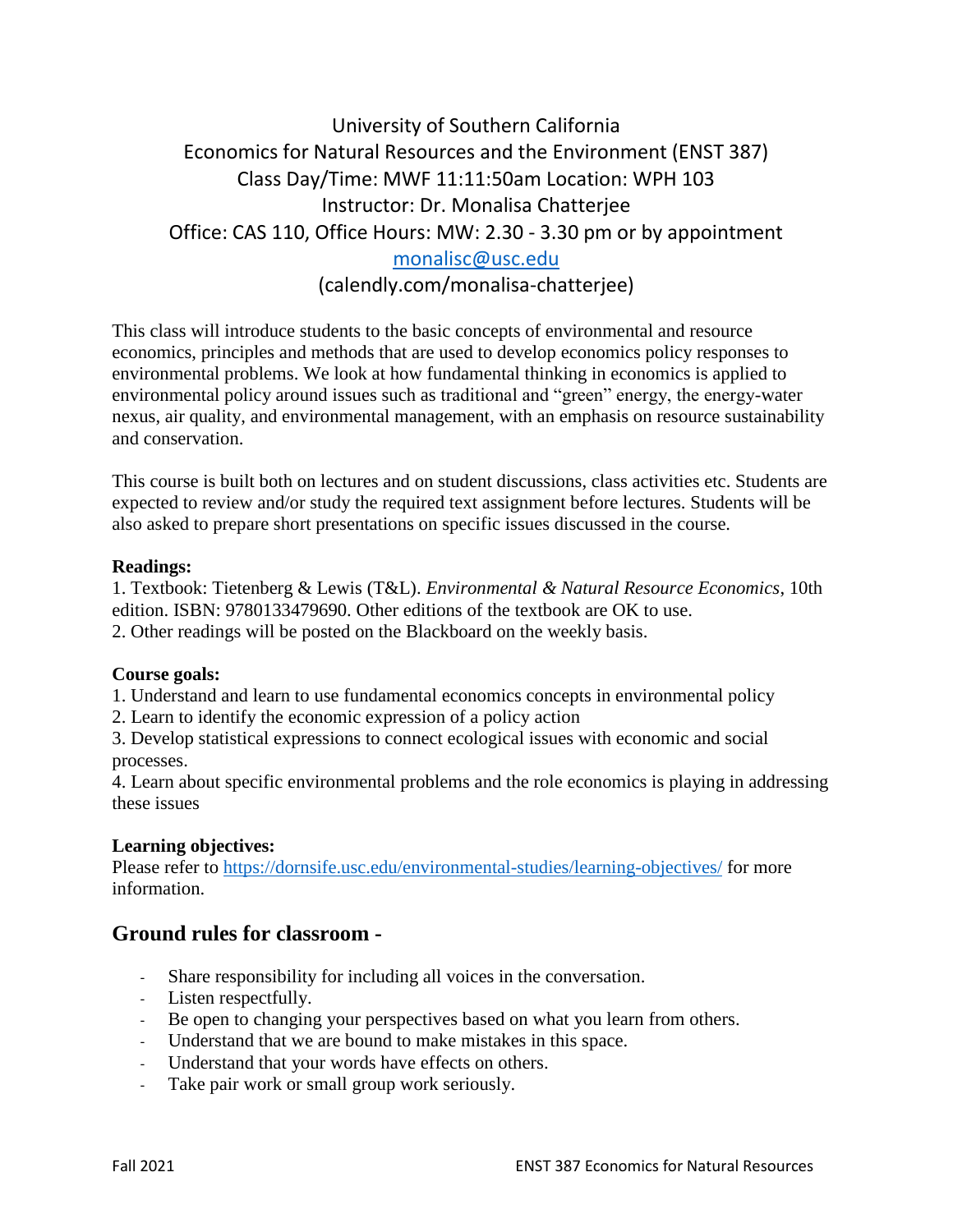- Understand that others will come to these discussions with different experiences from yours.
- Make an effort to get to know other students. Introduce yourself to students sitting near or in breakout groups with you.
- Understand that there are different approaches to solving problems.

#### **Grading**

| Midterm Exam                            | 25% |
|-----------------------------------------|-----|
| Final Exam                              | 35% |
| <b>Research Paper</b>                   | 20% |
| Homework/class activities/Presentations | 20% |

## **Grading Scale**

Course final grades will be determined using the following scale

| A         | 93-100 |
|-----------|--------|
| A-        | 90-92  |
| $B+$      | 87-89  |
| B         | 83-86  |
| В-        | 80-82  |
| $C_{\pm}$ | 77-79  |
| C         | 73-76  |
| C-        | 70-72  |

### **Research paper**:

The writing assignment of the course is an original research paper of **minimum 10 pages** (excluding bibliography, double-spaced, 1-inch margins). This will be on a topic of the student's choice, refined in collaboration with the instructor and reflecting the student's research interests. The instructor will provide additional guidelines on the required diversity of sources. When you submit the paper, submit a hard copy to the instructor AND upload the paper on the Blackboard in "Assignments."

#### **Grading and Correction of Grades**

Excerpts for this section have been taken from the University Grading Handbook, located at htttp://www.usc.edu/dept/ARR/grades/gradinghandbook/index.html. Please see the link for more details on this and any other grading concerns.

A grade of Missing Grade (MG) "should only be assigned in unique or unusual situations... for those cases in which a student does not complete work for the course before the semester ends. All missing grades must be resolved by the instructor through the Correction of Grade Process. One calendar year is allowed to resolve a MG. If an MG is not resolved [within] one year the grade is changed to [Unofficial Withdrawal] UW and will be calculated into the grade point average a zero grade points.

A grade of Incomplete (IN) "is assigned when work is not completed because of documented illness or other 'emergency' occurring after the twelfth week of the semester (or  $12<sup>th</sup>$  week equivalency for any course scheduled for less than 15 weeks)."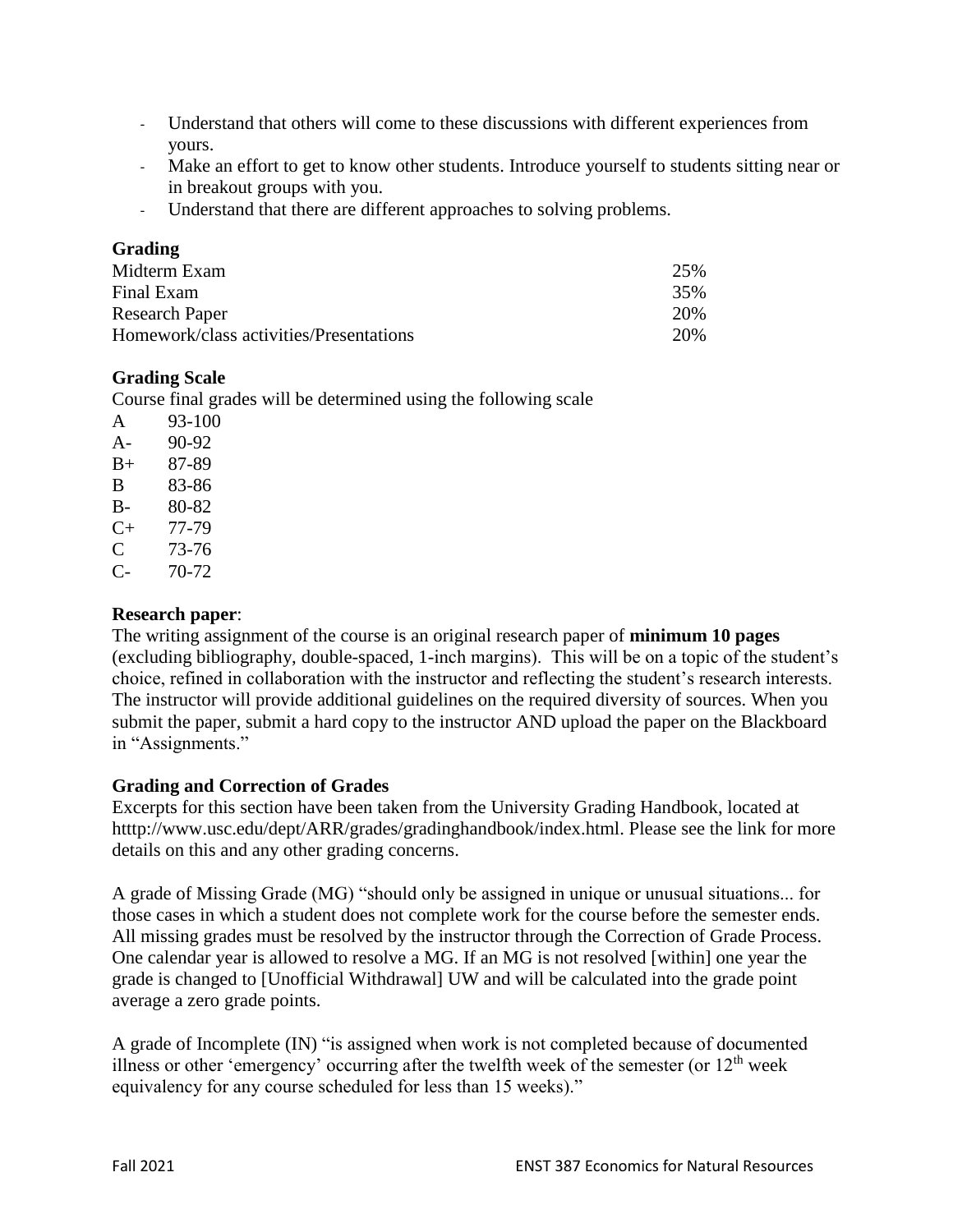## **Tentative Course Schedule**

| <b>Date</b>                                        | <b>Topic</b>                                                                                                        | Readings (these are tentative, I may change<br>some as we get closer to the week. All changes                                                        |  |
|----------------------------------------------------|---------------------------------------------------------------------------------------------------------------------|------------------------------------------------------------------------------------------------------------------------------------------------------|--|
|                                                    |                                                                                                                     | will be posted on blackboard, Chapter # may be<br>different if you are using a different edition)                                                    |  |
| WEEK 1 (AUG 23)                                    | <b>Course Objectives and</b><br>Structure.                                                                          | T&L, Ch. 1. Visions of the Future                                                                                                                    |  |
|                                                    | Introduction.                                                                                                       |                                                                                                                                                      |  |
| WEEK 2 (AUG 30)                                    | <b>The Economic Approach:</b><br><b>Property Rights, Externalities,</b><br>and Environmental Problems               | T&L, Ch. 2<br>https://ourworldindata.org/fertilizer-and-<br>pesticides                                                                               |  |
| WEEK 3 (SEPT 6)<br>September $6th$ is<br>a holiday | <b>Evaluating Trade-Offs:</b><br><b>Benefit-Cost Analysis and</b><br><b>Other Decision-Making</b><br><b>Metrics</b> | T&L, Ch. 3<br>$\bullet$<br>Cost of near-roadway and regional air<br>pollution-attributable childhood asthma in<br>Los Angeles County                 |  |
| WEEK 4 (SEPT 13)                                   |                                                                                                                     | T&L, Ch. 4<br>$\bullet$                                                                                                                              |  |
|                                                    | <b>Valuing the Environment:</b><br><b>Methods: I</b>                                                                | "California High-Speed Rail Benefit-Cost<br>Analysis (BCA)"                                                                                          |  |
| WEEK 5 (SEPT 20)                                   | <b>Valuing the Environment:</b><br><b>Methods: II</b>                                                               | Assessing the Economic Benefits of<br>$\bullet$<br>Reductions in Marine Debris: A Pilot Study<br>of Beach Recreation in Orange County,<br>California |  |
| WEEK 6 (SEPT 27)                                   | Overpopulation                                                                                                      | State of world population 2016                                                                                                                       |  |
| WEEK 7 (OCT 4)                                     | <b>Natural Resource Economics</b>                                                                                   | TBD<br>$\bullet$                                                                                                                                     |  |
| <b>WEEK 8 (OCT 11)</b>                             | Midterm $-$ Oct $11th$                                                                                              | <b>Research paper topic finalized by</b><br>October 18th                                                                                             |  |
| <b>Fall Recess - Oct 14 - 15</b>                   |                                                                                                                     |                                                                                                                                                      |  |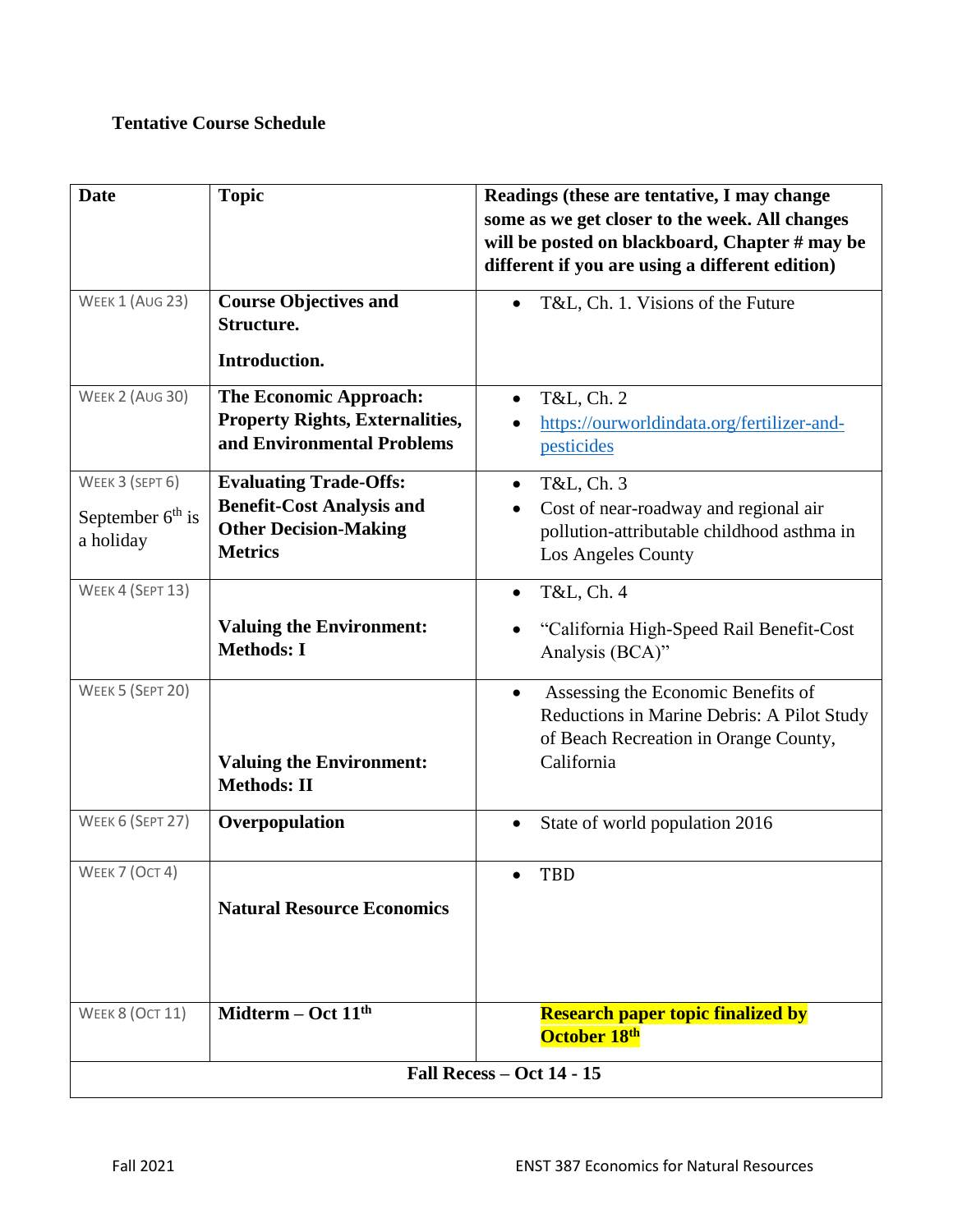| <b>WEEK 9 (OCT 18)</b>         | Water                               | Water supply: Public or private? An<br>approach based on cost of funds, transaction<br>costs, efficiency and political costs<br>Huge LA River Restoration Report<br>Recommends \$453MM Plan Curbed Los<br>Angeles, September 13th, 2013<br>T&L, Ch. 9 |  |
|--------------------------------|-------------------------------------|-------------------------------------------------------------------------------------------------------------------------------------------------------------------------------------------------------------------------------------------------------|--|
| <b>WEEK 10 (OCT 25)</b>        | Land and agriculture                | Promoting sustainable land development<br>patterns through impact fee programs                                                                                                                                                                        |  |
| <b>WEEK 11 (NOV 1)</b>         | <b>Sustainable Development</b>      | Measuring sustainable welfare: A new<br>approach to the ISEW<br>T&L, Ch. 5                                                                                                                                                                            |  |
| <b>WEEK 12 (NOV 8)</b>         | <b>Pollution</b>                    | T&L, Ch. 14                                                                                                                                                                                                                                           |  |
| <b>WEEK 13 (NOV 15)</b>        | <b>Pollution and waste</b>          | T&L, Ch. 8                                                                                                                                                                                                                                            |  |
| <b>Thanksgiving Break Week</b> |                                     |                                                                                                                                                                                                                                                       |  |
| <b>WEEK 14 (NOV 29)</b>        | <b>Class Presentations</b>          |                                                                                                                                                                                                                                                       |  |
| <b>Final Exam</b>              | December 8 <sup>th</sup> 11am -1 pm |                                                                                                                                                                                                                                                       |  |

## **Policy on Missed Lecture, Assignments, or Exams**

UNPLANNED ABSENCES: You may be excused from an exams only in the event of a documented illness or emergency as outlined by university policy. No other excuses for missing exams will be accepted. If you miss a class, quiz or graded activity due to medical illness you must present a valid medical excuse to the Instructor within 48h of the missed examination or quiz. The excuse cannot be to attend a dental appointment, a conference, or other similar reasons. The reason for missing an examination or quiz must be of a medical nature or totally unavoidable (e.g., a verified automobile collision on the day and time of the examination). Notify the Instructor in writing that you were seen by a physician, making sure that you include: 1) the physician's name and telephone number, and 2) a statement authorizing us to discuss with the doctor whether you were too ill to take the examination. Note that neither you nor the physician need tell us the nature of your illness. If the excuse is verified, we will accommodate needs. An invalid excuse, or the excuse turned in late, will result in a score of zero for the activity missed. If you miss the final examination and have provided a valid medical excuse within 72 hours of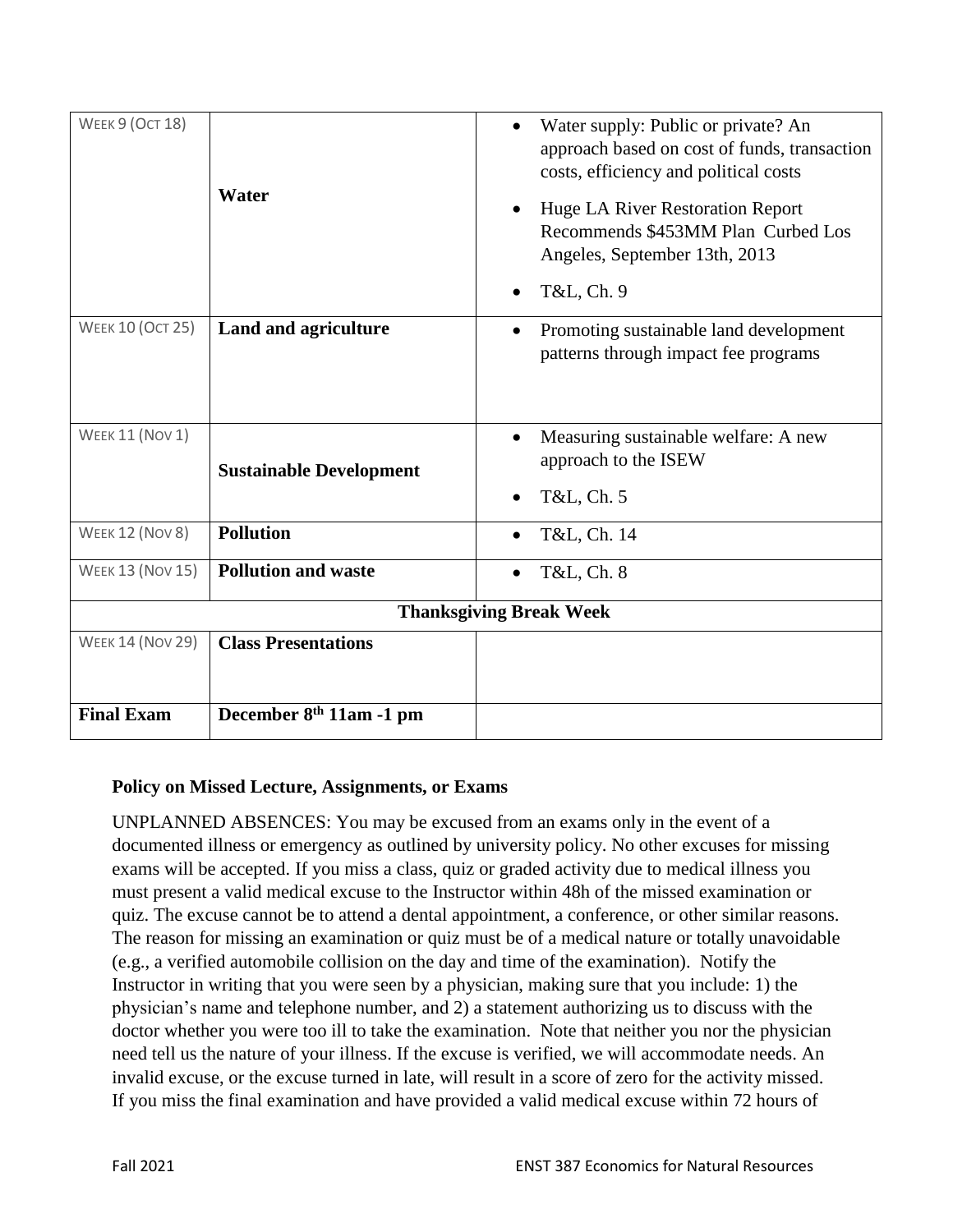the examination time, a final course grade of incomplete (IN) will be recorded and you will be permitted to take a make-up final examination during the following semester.

PLANNED ABSENCES: Students who wish to miss an examination for observance of a religious holiday should be aware of the University's policy on such absences, published at: [http://orl.usc.edu/religiouslife/holydays/absences.html.](http://orl.usc.edu/religiouslife/holydays/absences.html) Requests for such absences should be made by email to the Instructor at least 2 weeks in advance of the absence. If the absence is approved, a reasonable accommodation will be provided.

## **Students with Disabilities**

Students requesting academic accommodations based on a disability are required to register with the Office of Disability Services and Programs (DSP) each semester. A letter of verification for approved accommodations can be obtained from DSP. Be sure that the letter is delivered as early in the semester as possible. DSP is located in STU 301 and is open from 8:30 a.m. to 5:00 p.m., Monday through Friday. The telephone number of DSP is 213-740-0776. If a student's approved accommodation is limited to extra time on examinations, accommodation will be provided. For any other accommodation, such as a private room, translator, etc., students must make prior arrangements with the DSP office 2 weeks before the exam date. For more information please visit the following website:

[http://sait.usc.edu/academicsupport/centerprograms/dsp/home\\_index.html.](http://sait.usc.edu/academicsupport/centerprograms/dsp/home_index.html)

## **Academic Conduct**

Plagiarism – presenting someone else's ideas as your own, either verbatim or recast in your own words – is a serious academic offense with serious consequences. Please familiarize yourself with the discussion of plagiarism in *SCampus* in Part B, Section 11, "Behavior Violating University Standards" [https://policy.usc.edu/student/scampus/part-b.](https://policy.usc.edu/student/scampus/part-b/) Other forms of academic dishonesty are equally unacceptable. See additional information in *SCampus* and university policies on scientific misconduct, [http://policy.usc.edu/scientific-misconduct.](http://policy.usc.edu/scientific-misconduct/)

Discrimination, sexual assault, intimate partner violence, stalking, and harassment are prohibited by the university. You are encouraged to report all incidents to the *Office of Equity and Diversity*/*Title IX Office* [http://equity.usc.edu](http://equity.usc.edu/) and/or to the *Department of Public Safety* [http://dps.usc.edu.](http://dps.usc.edu/) This is important for the health and safety of the whole USC community. Faculty and staff must report any information regarding an incident to the Title IX Coordinator who will provide outreach and information to the affected party. The sexual assault resource center webpage [http://sarc.usc.edu](http://sarc.usc.edu/) fully describes reporting options. Relationship and Sexual Violence Services<https://engemannshc.usc.edu/rsvp> provides 24/7 confidential support.

## **Support Systems**

A number of USC's schools provide support for students who need help with scholarly writing. Check with your advisor or program staff to find out more. Students whose primary language is not English should check with the *American Language Institute* [http://ali.usc.edu,](http://ali.usc.edu/) which sponsors courses and workshops specifically for international graduate students. *The Office of Disability Services and Programs [http://dsp.usc.edu](http://dsp.usc.edu/) provides certification for students*